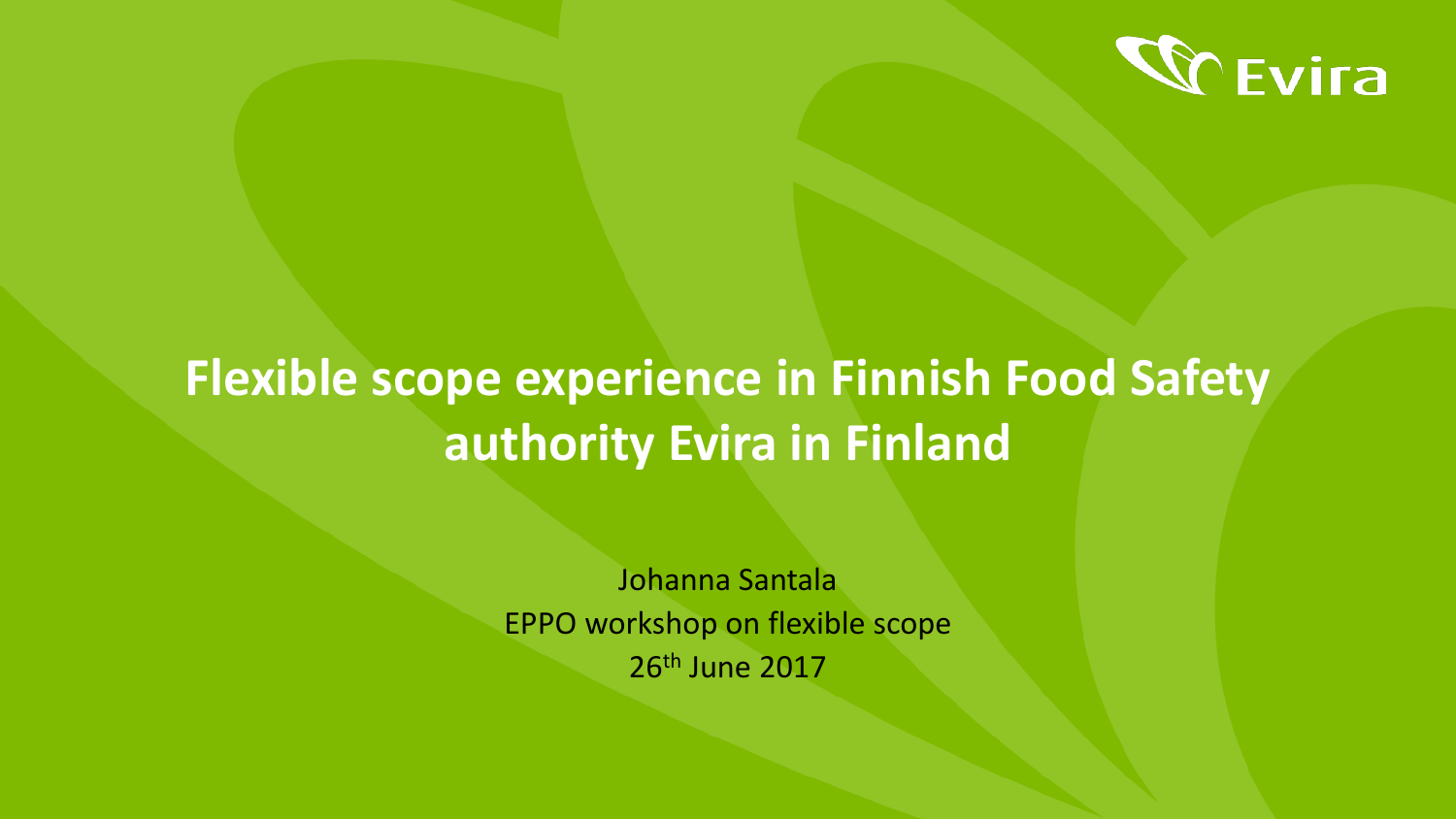

#### **Scopes**

- **Currently only one flexible scope for detecting viruses with ELISA (+ 10 fixed scopes)**
- **Preparing for accreditation of several flexible scopes (Septemper 2017)**

| <b>Flexible scope</b>              |                                 |                                |
|------------------------------------|---------------------------------|--------------------------------|
| Material/product                   | Type of test/ measured range    | <b>Test method</b>             |
| Plantmaterial                      | <b>Viruses</b>                  | ELISA, RT-PCR, real-time PCR   |
| Plantmaterial                      | Phytophthora sp.                | ELISA, PCR, real-time PCR      |
| <b>Plantmaterial, invertebrate</b> | Invertebrates (pests of plants) | Morphology, PCR, real-time PCR |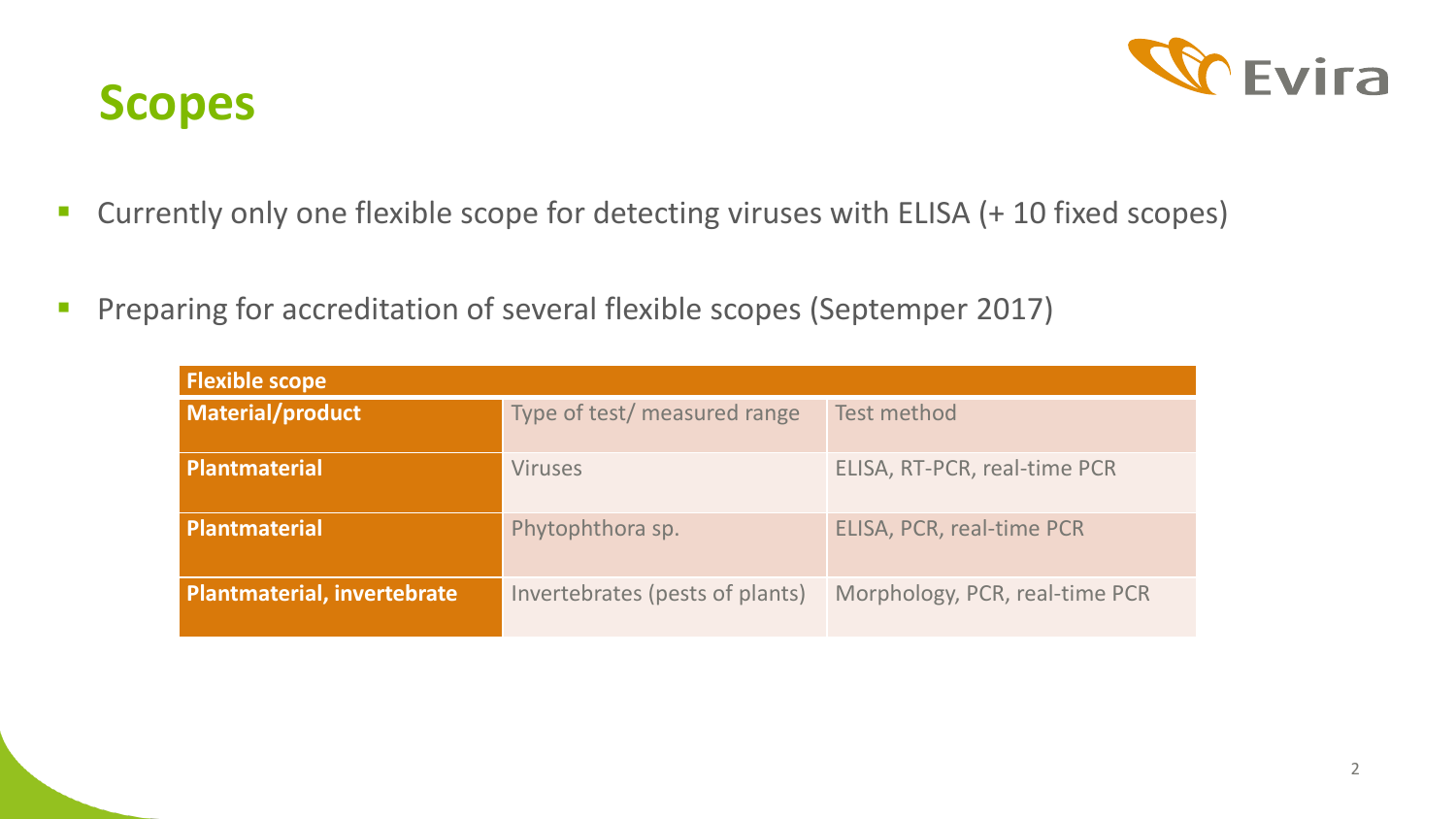

### **Validation**

- At least one test per organism group and test type has been validatated 'completely' according to PM 7/98
	- Other (commercially available/adopted from literature) tests are verified for
		- Analytical sensitivity: dilution series from one positive sample, tested three times
		- Analytical specificity: one several targets + one several non-targets (depends on availability)
		- Repeatability: three tests conducted with same materials by the same operator (data collected from positive and negative controls used during rutine testing)
		- Reproducibility: three tests conducted with same materials by different operators (data collected from positive and negative controls used during rutine testing)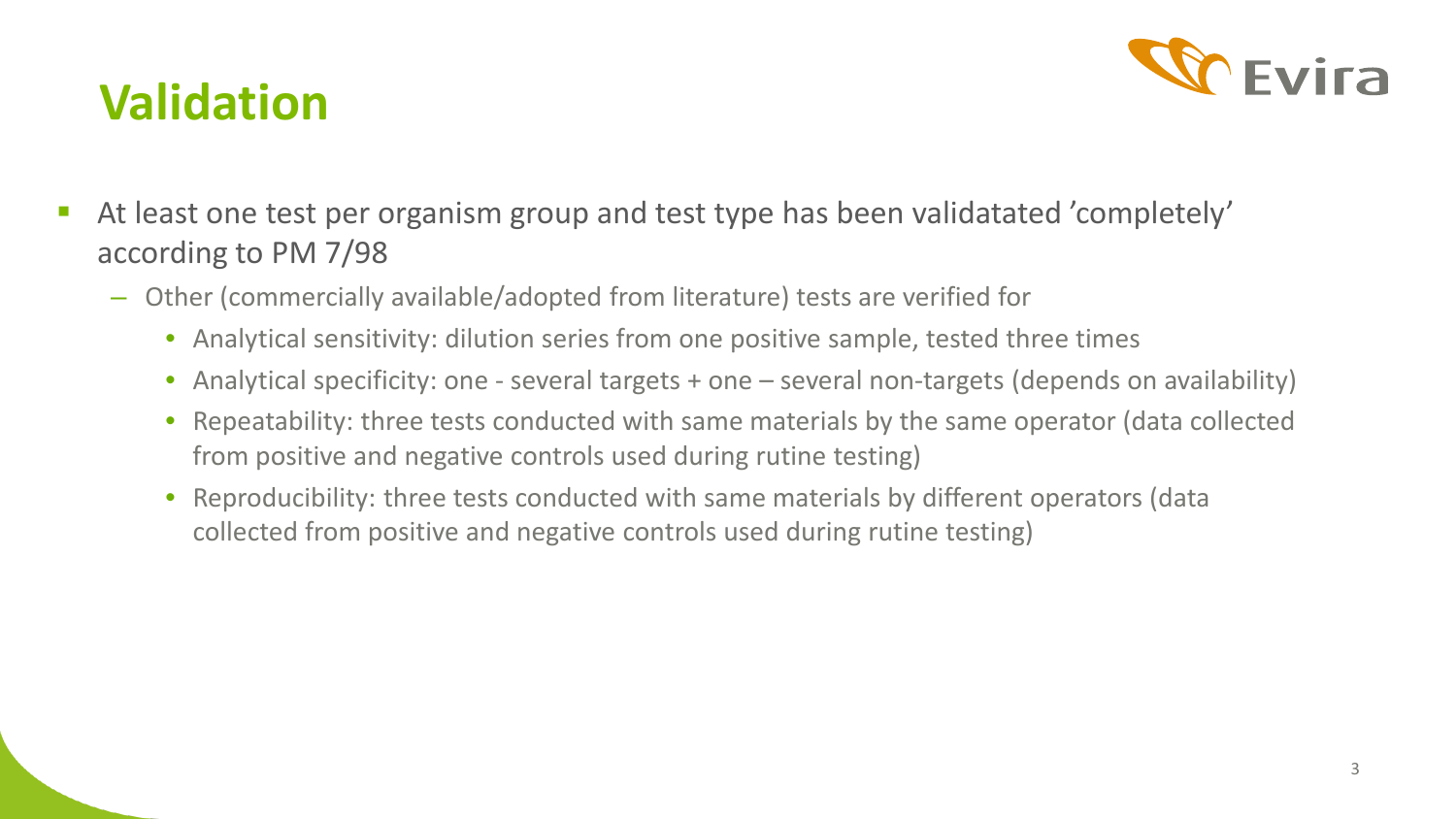

## **Quality assurance**

- **Positive and negative control (+ extraction controls, water control,** environmental controls where applicable) in each test
- **Blind samples according to a multiple year plan:** 
	- Each method is tested every year
	- Each organism group is tested every year
	- Each person takes part in testing the blind samples each year
- **Proficiency tests conducted when available** 
	- a multiple year plan exists, but tests are not always available
- **If** Internal audits according to a multiple year plan
	- Each method/organism group is not audited each year